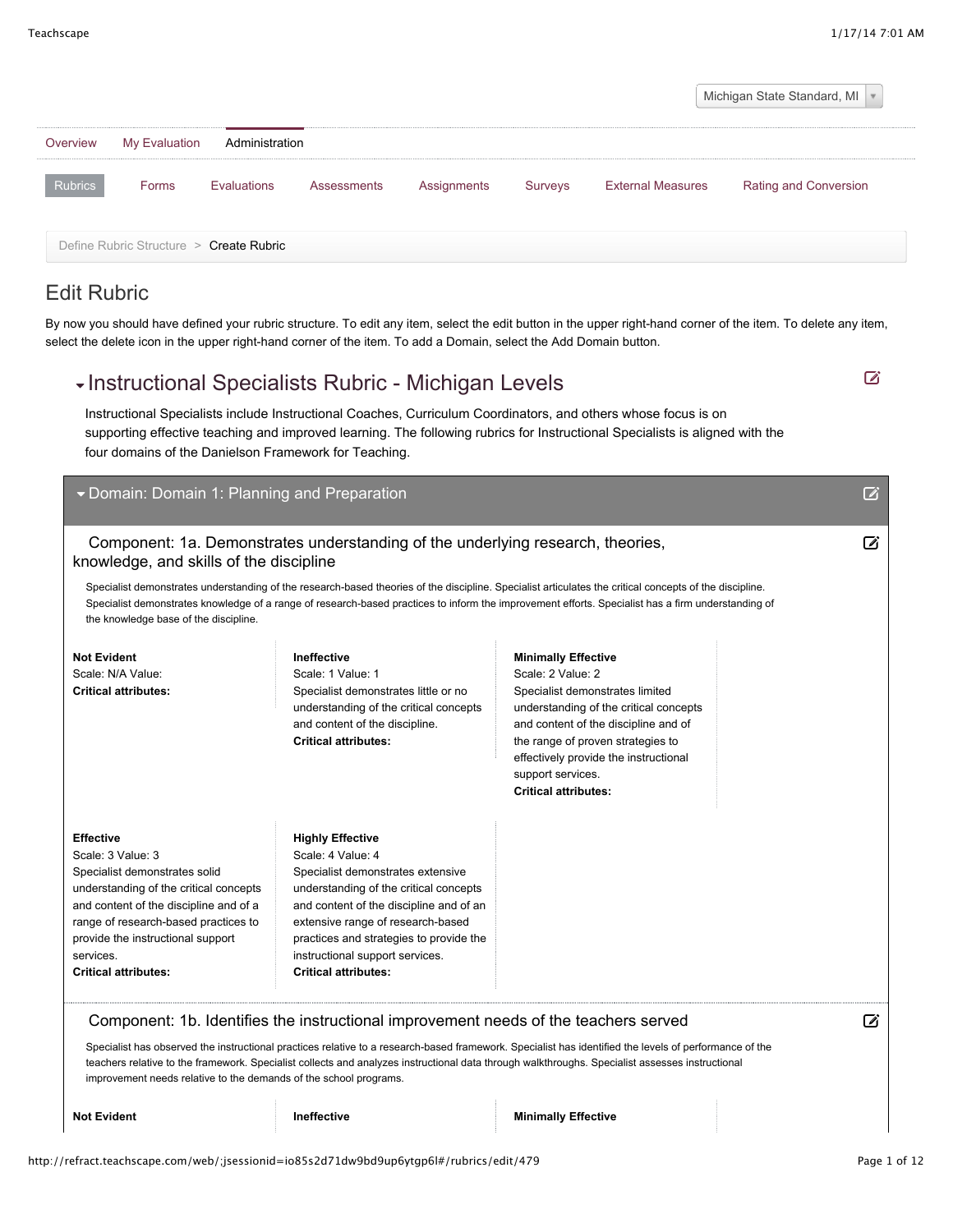| Scale: N/A Value:<br><b>Critical attributes:</b>                                                                                                           | Scale: 1 Value: 1<br>Specialist has little to no knowledge of<br>the instructional improvement needs<br>of the teachers served.<br><b>Critical attributes:</b>                                                                                                                         | Scale: 2 Value: 2<br>Specialist has limited knowledge of<br>the teachers' instructional<br>improvement needs.<br><b>Critical attributes:</b>                                                                                                                                                                 |   |
|------------------------------------------------------------------------------------------------------------------------------------------------------------|----------------------------------------------------------------------------------------------------------------------------------------------------------------------------------------------------------------------------------------------------------------------------------------|--------------------------------------------------------------------------------------------------------------------------------------------------------------------------------------------------------------------------------------------------------------------------------------------------------------|---|
| <b>Effective</b><br>Scale: 3 Value: 3<br>Specialist knows the instructional<br>improvement needs of the teachers<br>served.<br><b>Critical attributes:</b> | <b>Highly Effective</b><br>Scale: 4 Value: 4<br>Specialist proactively seeks additional<br>knowledge about each teacher's<br>instructional improvement needs to<br>understand how to best support<br>teachers in implementing the school's<br>programs.<br><b>Critical attributes:</b> |                                                                                                                                                                                                                                                                                                              |   |
| support program                                                                                                                                            | Component: 1c. Identifies clear, specific, and appropriate goals for the instructional                                                                                                                                                                                                 | Specialist's instructional goals are clearly defined. Specialist's goals are aligned with the needs of the teachers. Specialist's goals are appropriate for                                                                                                                                                  | ☑ |
| the school program. Teachers indicate they understand the specialist's goals.                                                                              |                                                                                                                                                                                                                                                                                        |                                                                                                                                                                                                                                                                                                              |   |
| <b>Not Evident</b><br>Scale: N/A Value:<br><b>Critical attributes:</b>                                                                                     | Ineffective<br>Scale: 1 Value: 1<br>Specialist's goals are either<br>inappropriate or unclear. The goals do<br>not align with the teachers' needs.<br><b>Critical attributes:</b>                                                                                                      | <b>Minimally Effective</b><br>Scale: 2 Value: 2<br>Specialist's goals are partially defined<br>and/or minimally aligned with<br>teachers' needs for instructional<br>support.<br><b>Critical attributes:</b>                                                                                                 |   |
| <b>Effective</b>                                                                                                                                           | <b>Highly Effective</b>                                                                                                                                                                                                                                                                |                                                                                                                                                                                                                                                                                                              |   |
| Scale: 3 Value: 3                                                                                                                                          | Scale: 4 Value: 4                                                                                                                                                                                                                                                                      |                                                                                                                                                                                                                                                                                                              |   |
| Specialist's goals are clear, specific,                                                                                                                    | Specialist's goals have been                                                                                                                                                                                                                                                           |                                                                                                                                                                                                                                                                                                              |   |
| and appropriate for the needs of the                                                                                                                       | designed in collaboration with                                                                                                                                                                                                                                                         |                                                                                                                                                                                                                                                                                                              |   |
| teachers and the school program.                                                                                                                           | teachers and school leaders, and are                                                                                                                                                                                                                                                   |                                                                                                                                                                                                                                                                                                              |   |
| Teachers accept and endorse the                                                                                                                            | tightly aligned with both teachers'                                                                                                                                                                                                                                                    |                                                                                                                                                                                                                                                                                                              |   |
| goals.                                                                                                                                                     | instructional needs and the school                                                                                                                                                                                                                                                     |                                                                                                                                                                                                                                                                                                              |   |
| <b>Critical attributes:</b>                                                                                                                                | program.<br><b>Critical attributes:</b>                                                                                                                                                                                                                                                |                                                                                                                                                                                                                                                                                                              |   |
| available within and also outside the school/district                                                                                                      | Component: 1d. Identifies resources for the instructional support program that are                                                                                                                                                                                                     | Specialist describes teachers' strengths and areas in need of instructional support. Specialist identifies necessary human and material resources for<br>the instructional support program. Specialist identifies where these resources are located. Teachers describe the resources they need to meet their | ☑ |
| instructional improvement goals.                                                                                                                           |                                                                                                                                                                                                                                                                                        |                                                                                                                                                                                                                                                                                                              |   |
| <b>Not Evident</b>                                                                                                                                         | Ineffective                                                                                                                                                                                                                                                                            | <b>Minimally Effective</b>                                                                                                                                                                                                                                                                                   |   |
|                                                                                                                                                            | Scale: 1 Value: 1                                                                                                                                                                                                                                                                      | Scale: 2 Value: 2                                                                                                                                                                                                                                                                                            |   |
| Scale: N/A Value:                                                                                                                                          | Specialist does not identify resources                                                                                                                                                                                                                                                 | Specialist has limited knowledge of                                                                                                                                                                                                                                                                          |   |
| <b>Critical attributes:</b>                                                                                                                                |                                                                                                                                                                                                                                                                                        |                                                                                                                                                                                                                                                                                                              |   |
|                                                                                                                                                            | to support the instructional support                                                                                                                                                                                                                                                   | resources within the school and                                                                                                                                                                                                                                                                              |   |
|                                                                                                                                                            | program.                                                                                                                                                                                                                                                                               | district that can be used to improve                                                                                                                                                                                                                                                                         |   |
|                                                                                                                                                            | <b>Critical attributes:</b>                                                                                                                                                                                                                                                            | teachers' instructional skills.<br><b>Critical attributes:</b>                                                                                                                                                                                                                                               |   |

**Effective** Scale: 3 Value: 3 Specialist can readily identify **Highly Effective** Scale: 4 Value: 4 Specialist proactively seeks a wide

http://refract.teachscape.com/web/;jsessionid=io85s2d71dw9bd9up6ytgp6l#/rubrics/edit/479 Page 2 of 12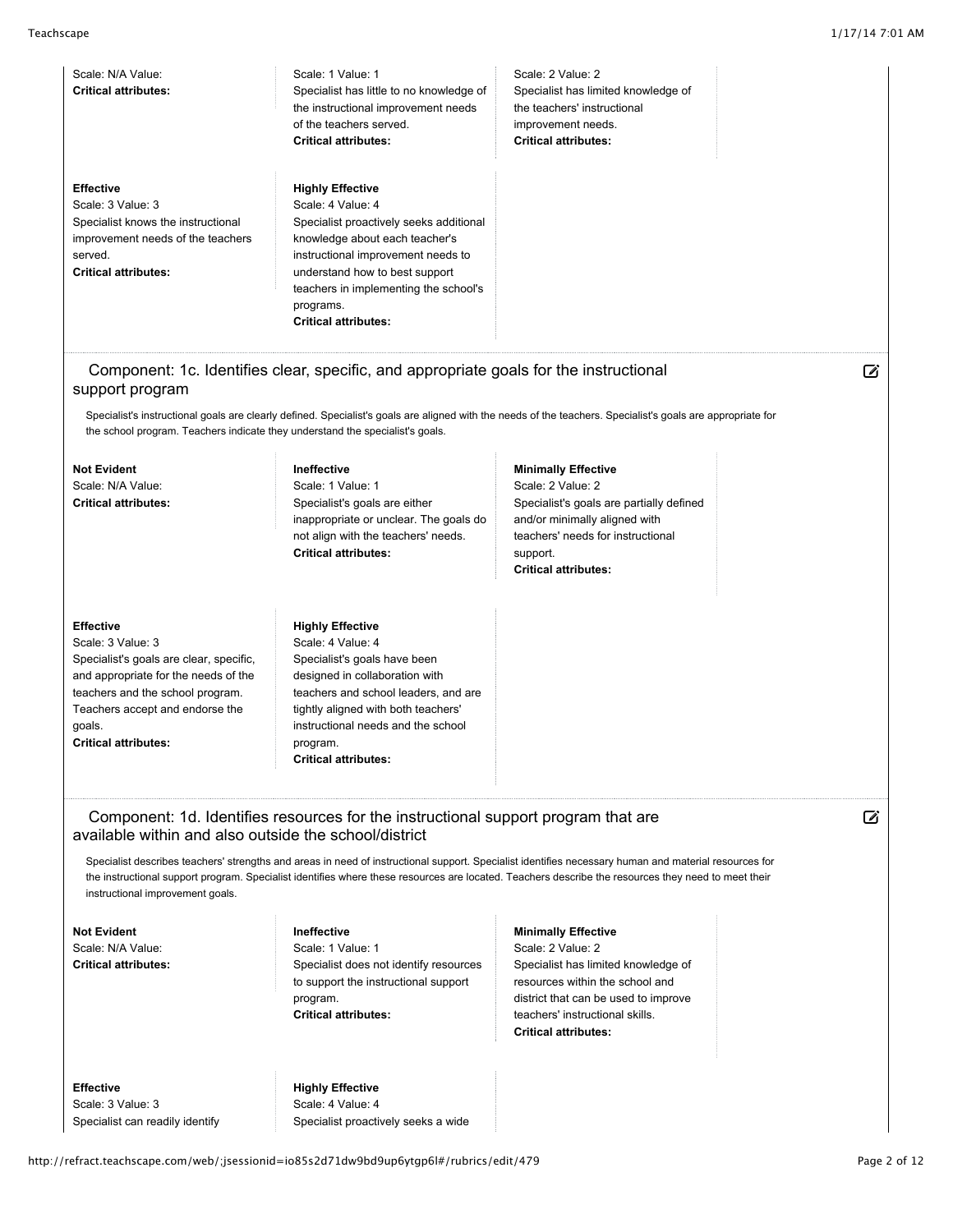$\omega$ 

appropriate human and material resources within the school and district, or beyond, that can help teachers build their instructional capacity.

**Critical attributes:**

range of resources from multiple sources to build the instructional capacity of the teachers. Teachers share their knowledge of external resources with the Specialist. **Critical attributes:**

# Component: 1e. Plans a coherent program of instructional support fully integrated with the school program

The instructional support program is designed to provide an aligned and coordinated approach to professional learning. The instructional support program is focused on clearly defined goals and objectives. Specialist aligns instructional support programs with the data-informed needs for improvement. Specialist ensures the instructional support program builds on and enhances the capacity of faculty to deliver the school program.

**Not Evident**

Scale: N/A Value: **Critical attributes:** **Ineffective**

#### Scale: 1 Value: 1

Specialist's instructional support program is either not planned or planned independently of the school program and the capacity of the faculty to implement the school program. The planned instructional support program is based on a series of disconnected professional learning "events" that lacks coherence. **Critical attributes:**

#### **Minimally Effective**

Scale: 2 Value: 2 The planned instructional support program is integrated with the school program in limited ways. The planned instructional support program reflects a limited degree of coherence. **Critical attributes:**

### **Effective**

Scale: 3 Value: 3 The planned instructional support program is fully integrated with the school program. The planned instructional support program offers an organized and coherent approach to instructional improvement. **Critical attributes:**

### **Highly Effective**

Scale: 4 Value: 4 The planned instructional support program is fully integrated with the school program and designed to drive its goals. The planned instructional support program is coherent and helps bring additional coherence to the school program. **Critical attributes:**

Component: 1f. Develops a plan and process for the ongoing assessment and improvement of the instructional support program

 $\mathbb Z$ 

Specialist has developed a clear plan to assess the implementation and impact of the instructional support program. The planned assessment focuses on both the processes and the outcomes of the support program. Assessment data is shared and discussed. Assessment data is used to inform program revisions and improvement.

**Not Evident** Scale: N/A Value: **Critical attributes:**

### **Ineffective**

Scale: 1 Value: 1 Specialist's instructional support program is either not planned or planned independently of the school program and the capacity of the faculty to implement the school

### **Minimally Effective**

Scale: 2 Value: 2 The planned instructional support program is integrated with the school program in limited ways. The planned instructional support program reflects a limited degree of coherence.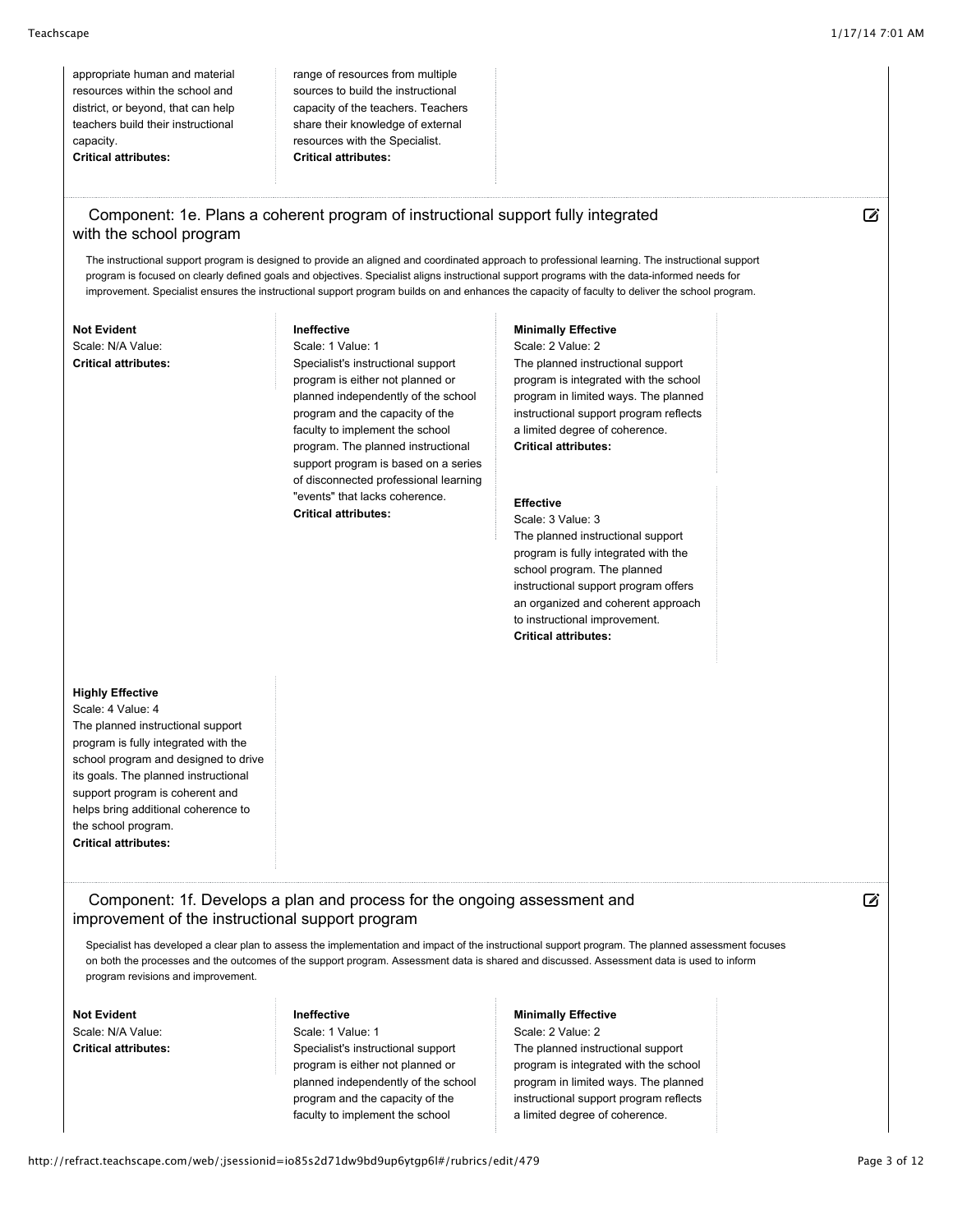program. The planned instructional support program is based on a series of disconnected professional learning "events" that lacks coherence. **Critical attributes:**

### **Critical attributes:**

#### **Effective**

Scale: 3 Value: 3 The planned instructional support program is fully integrated with the school program. The planned instructional support program offers an organized and coherent approach to instructional improvement. **Critical attributes:**

# **Highly Effective**

Scale: 4 Value: 4 The planned instructional support program is fully integrated with the school program and designed to drive its goals. The planned instructional support program is coherent and helps bring additional coherence to the school program. **Critical attributes:**

# Domain: Domain 2: Environment

### Component: 2a. Creates a respectful and emotionally safe culture that promotes collaboration

Instructional improvement efforts take the social and emotional needs of teachers into consideration. Specialist ensures the planned work is flexible, to be able to respond to teachers' needs. The program acknowledges and respects the existing knowledge and skills of the faculty. Specialist ensures all teacher conversations are confidential.

### **Not Evident**

Scale: N/A Value: **Critical attributes:**

### **Ineffective**

Scale: 1 Value: 1 Specialist has not created an environment where teachers feel safe asking for assistance. There is no evidence of collaboration in addressing problems of practice. **Critical attributes:**

### **Minimally Effective**

Scale: 2 Value: 2 Many teachers participate in professional learning initiated by the Specialist, but there is limited evidence of collaboration in designing the professional learning or in setting goals for improved instruction. Teachers indicate that they feel relatively safe participating in the professional learning developed by the Specialist. **Critical attributes:**

### **Effective**

Scale: 3 Value: 3 Most teachers participate in professional learning initiated by the Specialist. Some teachers initiate contact with the Specialist to seek support for collaborative efforts to improve instructional practices. Teachers indicate that the instructional improvement efforts are respectful and responsive.

# **Highly Effective**

Scale: 4 Value: 4 Teachers work collaboratively with the Specialist to co-develop and participate in improvement-focused professional learning. Teachers indicate that their contributions are respected and valued, promoting a culture of collaboration. **Critical attributes:**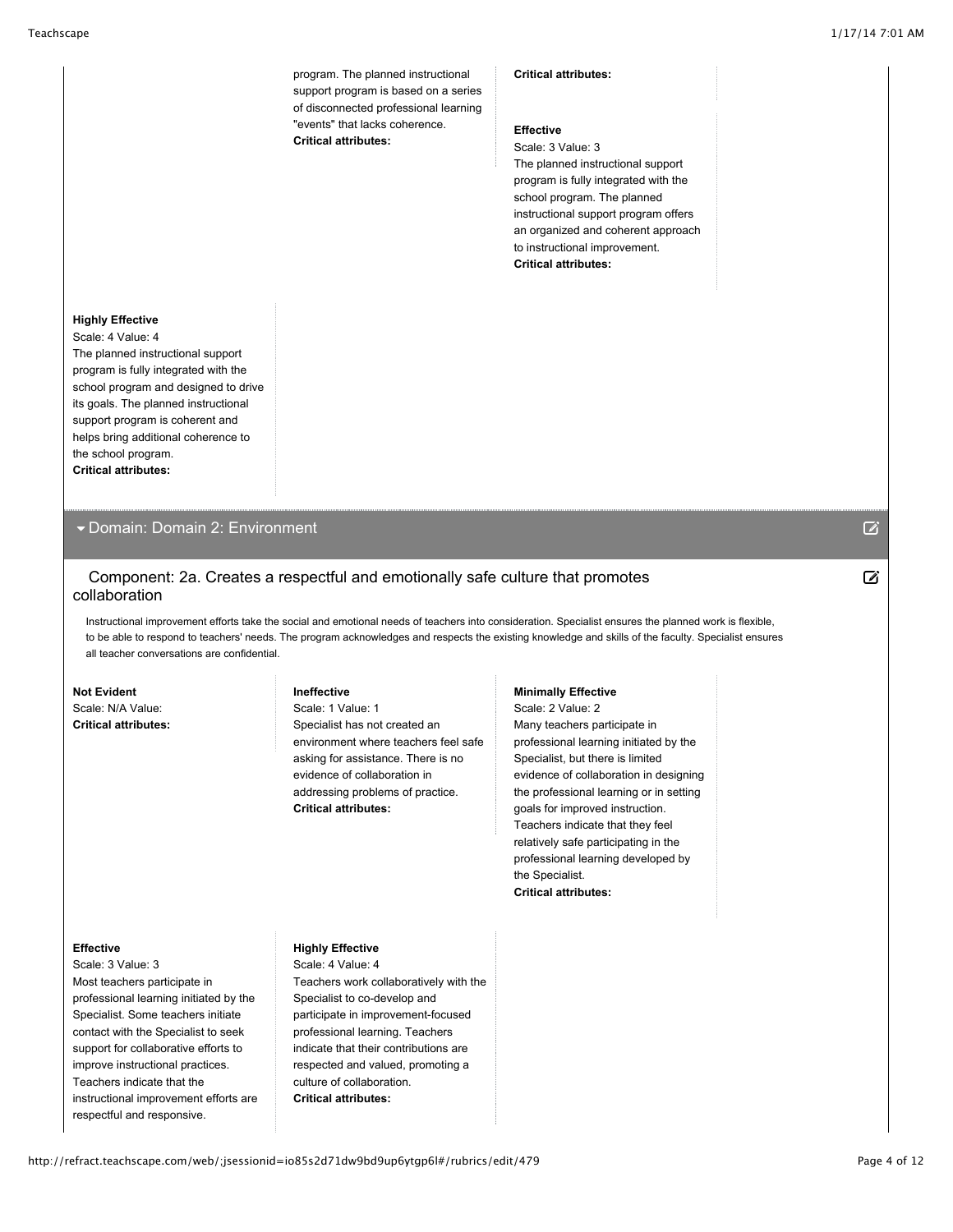# **Critical attributes:**

 $\vec{r}$ 

 $\mathbb{Z}$ 

# Component: 2b. Promotes a culture of continuous instructional improvement

Specialist helps to promote a "good to great" mentality in the school. Specialist keeps the focus on continuous improvement to engage all staff in the work. Specialist promotes a culture in which questions and requests for support are invited and valued. Teachers seem comfortable requesting and receiving help.

# Component: 2c. Develops processes and procedures for teachers to participate in support activities

Processes and procedures are clearly defined. Teachers can describe how to access instructional support services. Teachers access desired services using the established procedures. Specialist promotes understanding and use of the processes and procedures.

| <b>Not Evident</b>          |
|-----------------------------|
| Scale: N/A Value:           |
| <b>Critical attributes:</b> |

#### **Ineffective**

Scale: 1 Value: 1 No processes or procedures are in place. Teachers do not know how to access the services provided by the Specialist. **Critical attributes:**

### **Minimally Effective**

Scale: 2 Value: 2 Teachers have a limited understanding of how to access services offered by the Specialist. Processes and procedures lack the specificity necessary to guide teachers. **Critical attributes:**

### **Effective**

Scale: 3 Value: 3 Clear processes and procedures are in place to guide teachers in understanding how to access each of the services provided by the Specialist. Teachers understand the procedures and use them to access services.

**Critical attributes:**

### **Highly Effective** Scale: 4 Value: 4

Clear processes and procedures to access the range of services provided are in place and well communicated. The essential stakeholders participated in developing the procedures and promote their use among the teachers. **Critical attributes:**

Component: 2d. Establishes clearly defined norms for professional conduct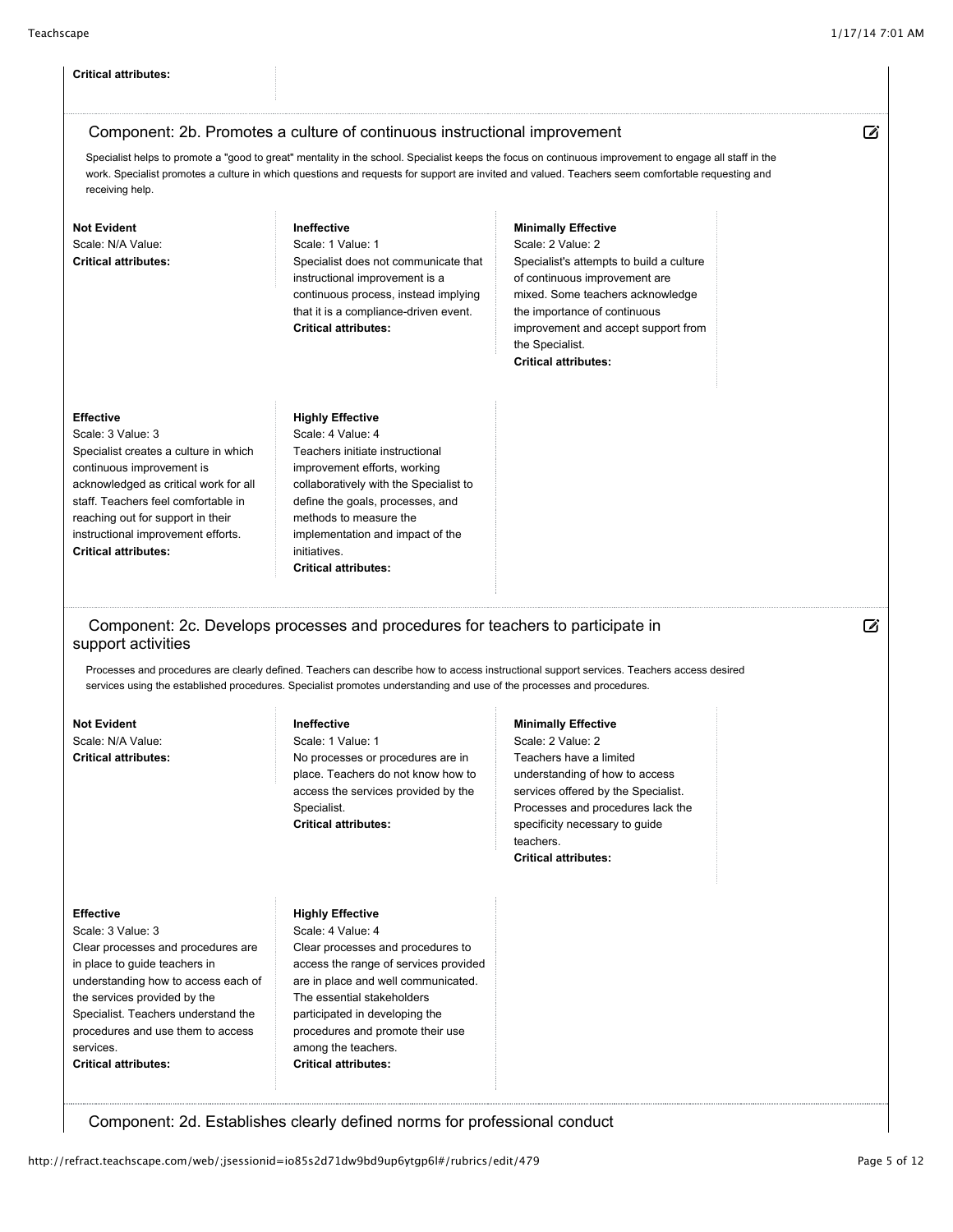Specialist has developed and communicated norms for professional conduct. Norms for professional conduct contribute to the culture of respect and professionalism. Specialist and teachers refer to the norms in discussing interactions. Teachers observe the norms.

**Not Evident** Scale: N/A Value: **Critical attributes:**

### **Ineffective**

Scale: 1 Value: 1 Norms for professional conduct have not been defined. Adult interactions can be described as unproductive and often disrespectful. **Critical attributes:**

### **Highly Effective**

### **Effective**

Scale: 3 Value: 3 Clear norms for guiding professional conduct have been established and promoted within the school. The norms frame productive and respectful interactions among the adults. **Critical attributes:**

Scale: 4 Value: 4 Teachers observe the established norms for professional conduct, holding themselves and each other accountable for honoring the norms. **Critical attributes:**

### **Minimally Effective**

Scale: 2 Value: 2 Specialist makes limited attempts to establish norms for adult interactions. Adult interactions are inconsistently productive and respectful. **Critical attributes:**

# Component: 2e. Organizes physical space for professional learning

 $\vec{z}$ 

Equipment and materials in the space are readily accessible. The physical space is flexible to support various learning structures. The physical space is "adult" in tone and comfortable for the teachers. Minimal time is lost from professional learning due to a disorganized environment.

**Not Evident** Scale: N/A Value: **Critical attributes:**

### **Ineffective**

Scale: 1 Value: 1 Spaces for group work are poorly organized, resulting in lost time, a sense of chaos, and lack of engagement. The physical environment and the activities designed to support professional learning are poorly aligned. Teachers do not feel comfortable in the space. **Critical attributes:**

### **Minimally Effective**

Scale: 2 Value: 2 Spaces for group work are sufficiently organized so that they do not constrain the professional learning. Teachers generally feel comfortable in the workspace. **Critical attributes:**

### **Effective**

Scale: 3 Value: 3 Professional learning spaces are well organized to minimize lost time, ensure the engagement of participants, and provide an "adult" environment that is free of distractions. Teachers are comfortable in the physical space. **Critical attributes:**

### **Highly Effective**

Scale: 4 Value: 4 Teachers and the Specialist collaborate to ensure the physical space is well organized and flexibly designed to support multiple approaches to professional learning. Teachers are comfortable in the physical space and often use it for their own meetings. **Critical attributes:**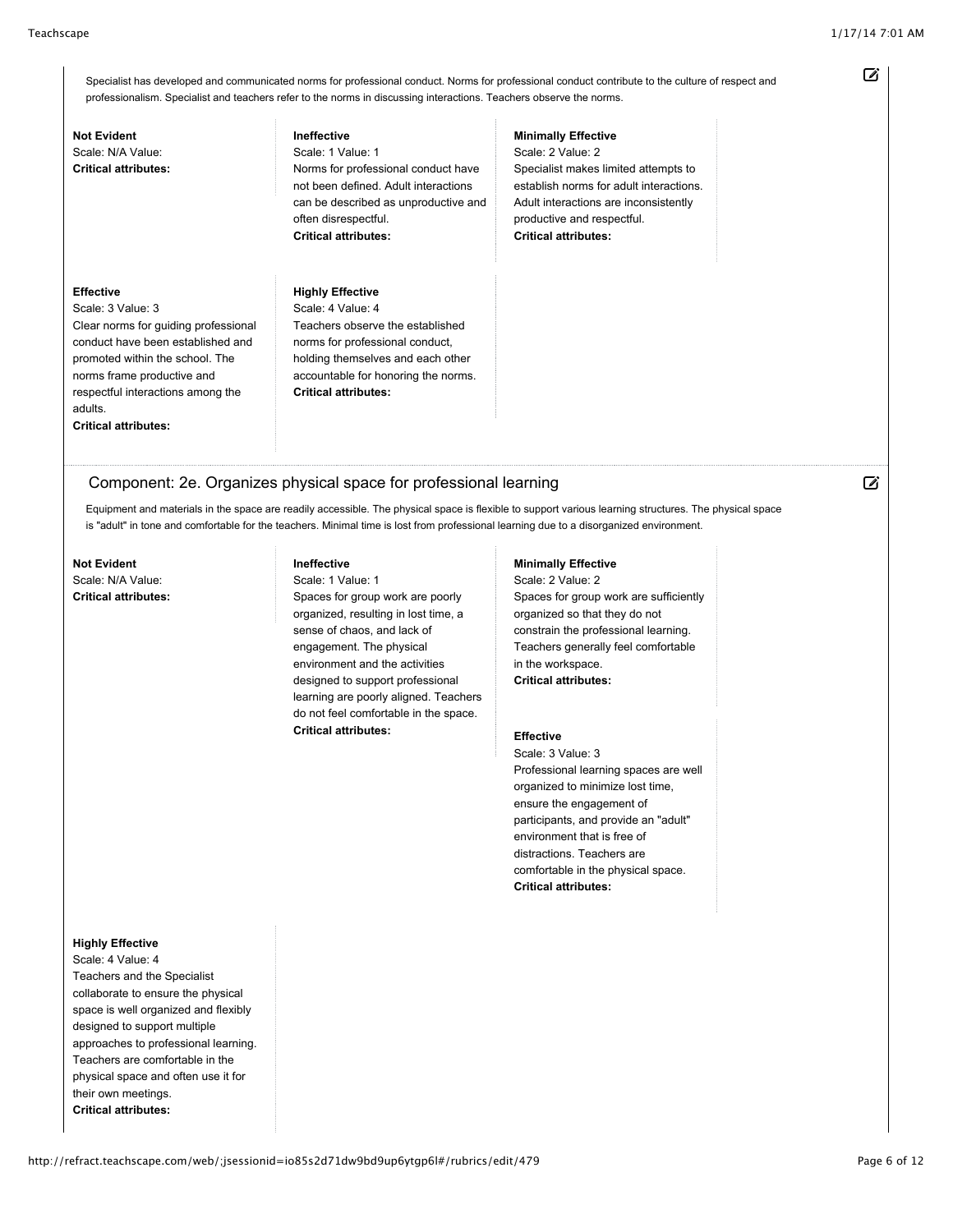| Domain: Domain 3: Delivery of Services                                                                                                                                                                           |                                                                                                                                                                                                                               |                                                                                                                                                                                                                                                                                                                | $\boldsymbol{\mathcal{Z}}$ |
|------------------------------------------------------------------------------------------------------------------------------------------------------------------------------------------------------------------|-------------------------------------------------------------------------------------------------------------------------------------------------------------------------------------------------------------------------------|----------------------------------------------------------------------------------------------------------------------------------------------------------------------------------------------------------------------------------------------------------------------------------------------------------------|----------------------------|
| classroom instruction<br>teachers to ensure rigorous instruction.                                                                                                                                                | Component: 3a. Collaborates with teachers to design rigorous, standards-based                                                                                                                                                 | Teachers are comfortable discussing their instructional plans with the Specialist. Specialist collaborates with teachers to design lesson plans.<br>Specialist collaborates with teachers to develop unit plans that incorporate aspects of the Specialist's academic discipline. Specialist collaborates with | ☑                          |
| <b>Not Evident</b><br>Scale: N/A Value:<br><b>Critical attributes:</b>                                                                                                                                           | Ineffective<br>Scale: 1 Value: 1<br>Specialist does not collaborate with<br>teachers in designing classroom<br>instruction.<br><b>Critical attributes:</b>                                                                    | <b>Minimally Effective</b><br>Scale: 2 Value: 2<br>Specialist provides limited support to<br>teachers in designing classroom<br>instruction. The support is often more<br>cooperative than collaborative.<br><b>Critical attributes:</b>                                                                       |                            |
| <b>Effective</b><br>Scale: 3 Value: 3<br>Specialist promotes and engages in<br>collaborative efforts to work with<br>teachers to design standards-based<br>classroom instruction.<br><b>Critical attributes:</b> | <b>Highly Effective</b><br>Scale: 4 Value: 4<br>Teachers take the initiative to work<br>with Specialist to design classroom<br>instruction that is standards-based,<br>rigorous, and engaging.<br><b>Critical attributes:</b> |                                                                                                                                                                                                                                                                                                                |                            |
|                                                                                                                                                                                                                  | Component: 3b. Addresses the instructional improvement needs of the teachers                                                                                                                                                  |                                                                                                                                                                                                                                                                                                                | び                          |

# Component: 3b. Addresses the instructional improvement needs of the teachers served

Teachers state that the instructional improvement services are appropriate for their needs. Instructional improvement supportworkshops and modelingare high quality. Specialist uses observational data to inform the development of the instructional support offered. Specialist ensures a tight fit between teachers' instructional improvement needs and the instructional support provided.

**Not Evident** Scale: N/A Value: **Critical attributes:**

### **Ineffective**

Scale: 1 Value: 1 The instructional improvement support delivered by the Specialist is of poor quality and does not address the needs of the teachers served. **Critical attributes:**

### **Effective**

Scale: 3 Value: 3 The instructional improvement support designed and delivered by the Specialist is of high quality and appropriately addresses the needs of the teachers served. **Critical attributes:**

### **Highly Effective**

Scale: 4 Value: 4 The Specialist offers teachers an opportunity to inform the workshops and modeling services in order to ensure a tight alignment with their instructional improvement needs. **Critical attributes:**

### **Minimally Effective**

Scale: 2 Value: 2 The instructional improvement support designed and delivered by the Specialist is of mixed quality, addressing the needs of a limited number of the teachers served. **Critical attributes:**

Component: 3c. Engages teachers in learning new instructional strategies and practices

 $\triangledown$ 

Teachers welcome and engage in the professional learning opportunities. Attendance/service records attest to the participation of teachers. Walkthrough data focuses on changes in instructional practice over time. Specialist schedules teachers for in-classroom support as they implement the new strategies and practices.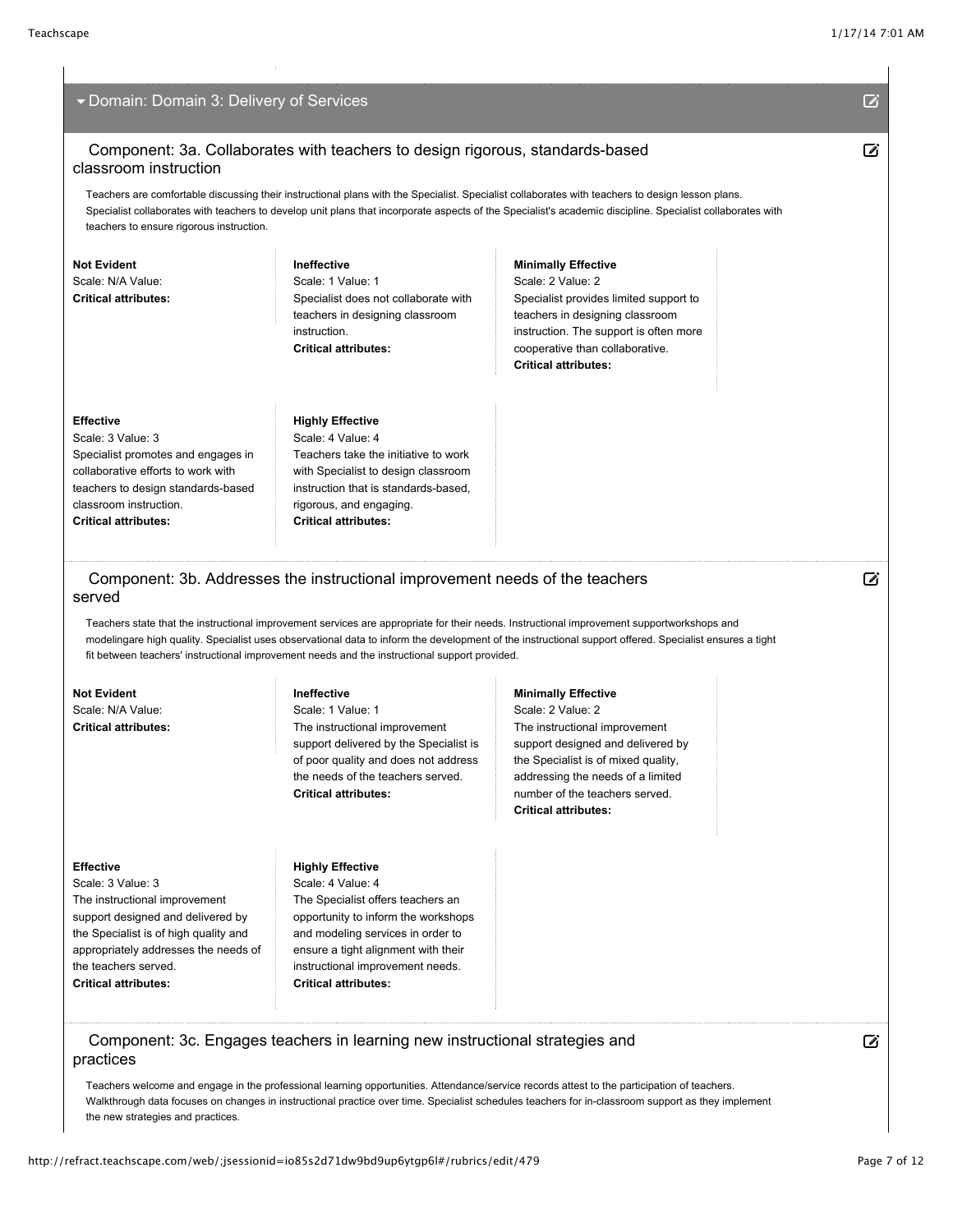**Not Evident** Scale: N/A Value: **Critical attributes:**

### **Ineffective** Scale: 1 Value: 1 Specialist is not successful in promoting professional learning. Teachers do not take part in

professional learning. **Critical attributes:**

**Minimally Effective** Scale: 2 Value: 2 Specialist has limited success in promoting opportunities for professional learning. Some teachers engage in the professional learning provided. **Critical attributes:**

# **Effective**

Scale: 3 Value: 3 Specialist successfully engages teachers in learning new instructional strategies and practices. Teachers participate in the professional learning. **Critical attributes:**

### **Highly Effective** Scale: 4 Value: 4

# Specialist and teachers collaborate on identifying topics for professional learning about instructional strategies and practices. Teachers are highly motivated participants in ongoing professional learning. **Critical attributes:**

# Component: 3d. Provides relevant and timely feedback to teachers

Teachers are aware of their own professional learning goals. Specialist provides written or oral feedback to teachers within a few days of interacting with the teacher. Feedback is organized around clearly communicated goals for professional growth. Feedback is based on evidence and data collected during the interaction.

**Not Evident** Scale: N/A Value: **Critical attributes:**

# **Ineffective**

Scale: 1 Value: 1 There is little or no feedback given to teachers regarding their professional growth. Teachers do not appear to be aware of their professional learning goals and do not engage in selfassessment. **Critical attributes:**

### **Minimally Effective**

Scale: 2 Value: 2 Teachers are aware of their learning goals, but feedback to teachers is minimal and inconsistent. **Critical attributes:**

### **Effective**

Scale: 3 Value: 3 Specialist provides timely and consistent feedback to teachers based on clearly communicated goals for professional growth. **Critical attributes:**

## **Highly Effective**

Scale: 4 Value: 4 Specialist integrates multiple types of evidence, including teachers' selfassessments, to provide timely and consistent feedback to teachers regarding their professional growth. Specialist works with teachers to use the feedback to update professional learning goals and/or develop new goals to support ongoing improvement. **Critical attributes:**

Component: 3e. Provides responsive professional support

Specialist has evidence of the emerging needs of the teachers. Specialist reviews progress and adjusts the program plan as needed. Teachers have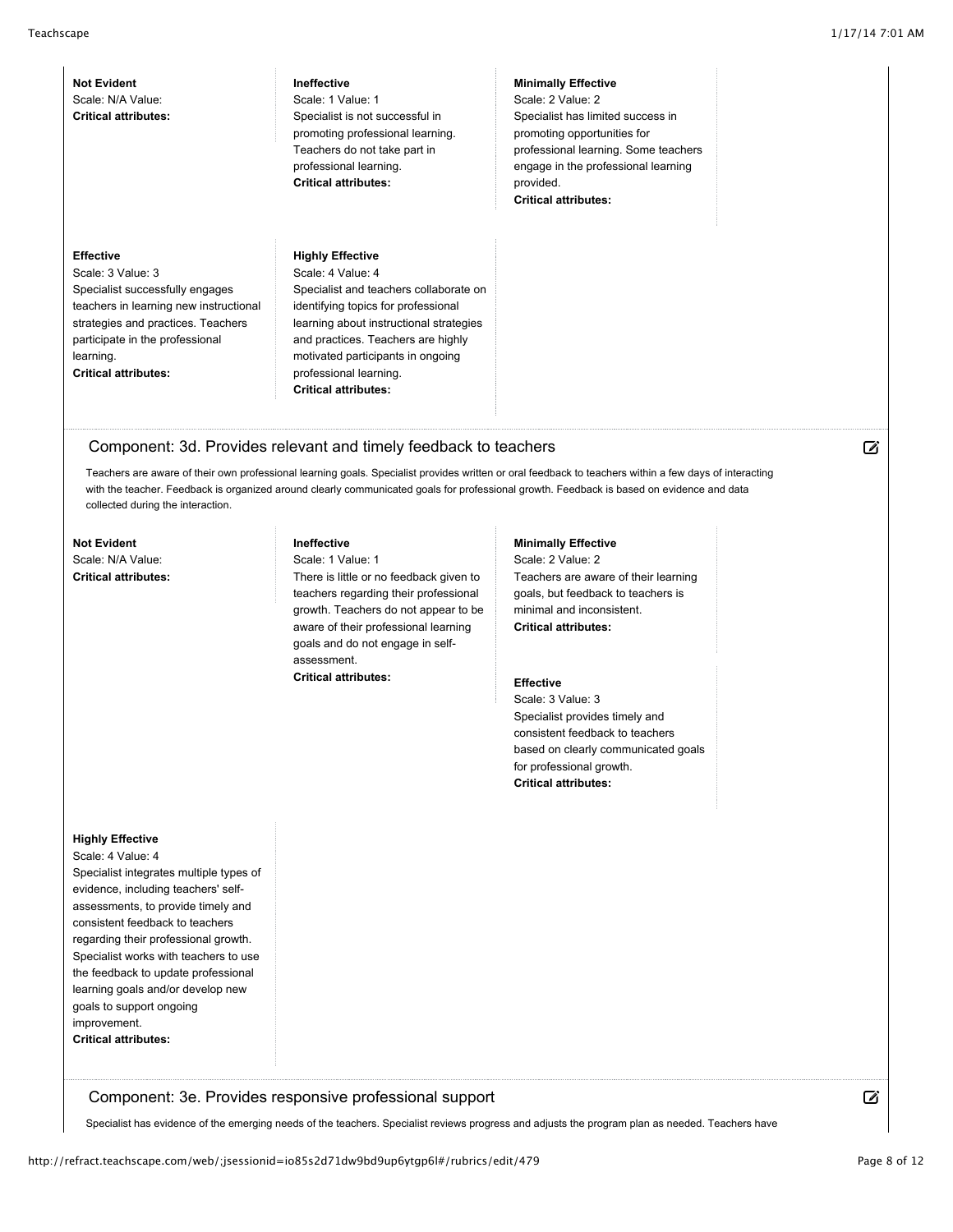scheduled meetings to discuss their professional support interests and needs. Teachers believe the services are responsive.

**Not Evident** Scale: N/A Value: **Critical attributes:**

# **Ineffective** Scale: 1 Value: 1

Specialist offers a rigid approach to professional support that is followed regardless of impact or appropriateness. **Critical attributes:**

### **Minimally Effective**

Scale: 2 Value: 2 Specialist sometimes modifies plans/approaches in response to teacher requests or evident needs. **Critical attributes:**

### **Effective**

Scale: 3 Value: 3 Specialist provides responsive services by adapting and adjusting plans for services as teacher needs and interests change. **Critical attributes:**

# **Highly Effective**

Scale: 4 Value: 4 Specialist solicits input from key stakeholders to ensure the professional support is appropriate and responsive to the existing and emerging interests and needs of teachers. Services are adapted as needed to ensure responsiveness. **Critical attributes:**

# Domain: Domain 4: Professional Responsibilities

# Component: 4a. Reviews and reflects on practice to inform improvement

Specialist provides written recommendations for improving the instructional support program. Challenges are fully defined and actionable recommendations are provided to address these. Successes are shared with the broader community. Teachers share their recommendations for improvement.

# **Not Evident**

Scale: N/A Value: **Critical attributes:**

### **Effective**

Scale: 3 Value: 3 Specialist accurately reflects on the implementation and the impact of the instructional improvement services, providing concrete and specific examples of challenges and successes. Recommendations for improvement are specific and focused on program improvement. **Critical attributes:**

### **Ineffective**

Scale: 1 Value: 1 Specialist either does not review the counseling practice or provides inaccurate recommendations for improvement. **Critical attributes:**

# **Highly Effective**

Scale: 4 Value: 4 Specialist's reflections are both specific and perceptive, framed by clear evidence for the recommendations provided. Specialist's professional judgment and expertise help shape specific recommendations for alternative approaches to meeting the instructional improvement goals. **Critical attributes:**

## **Minimally Effective**

Scale: 2 Value: 2 Specialist's reflections are vague, informing recommendations for improvement that are too global to be actionable. **Critical attributes:**

 $\mathcal{D}$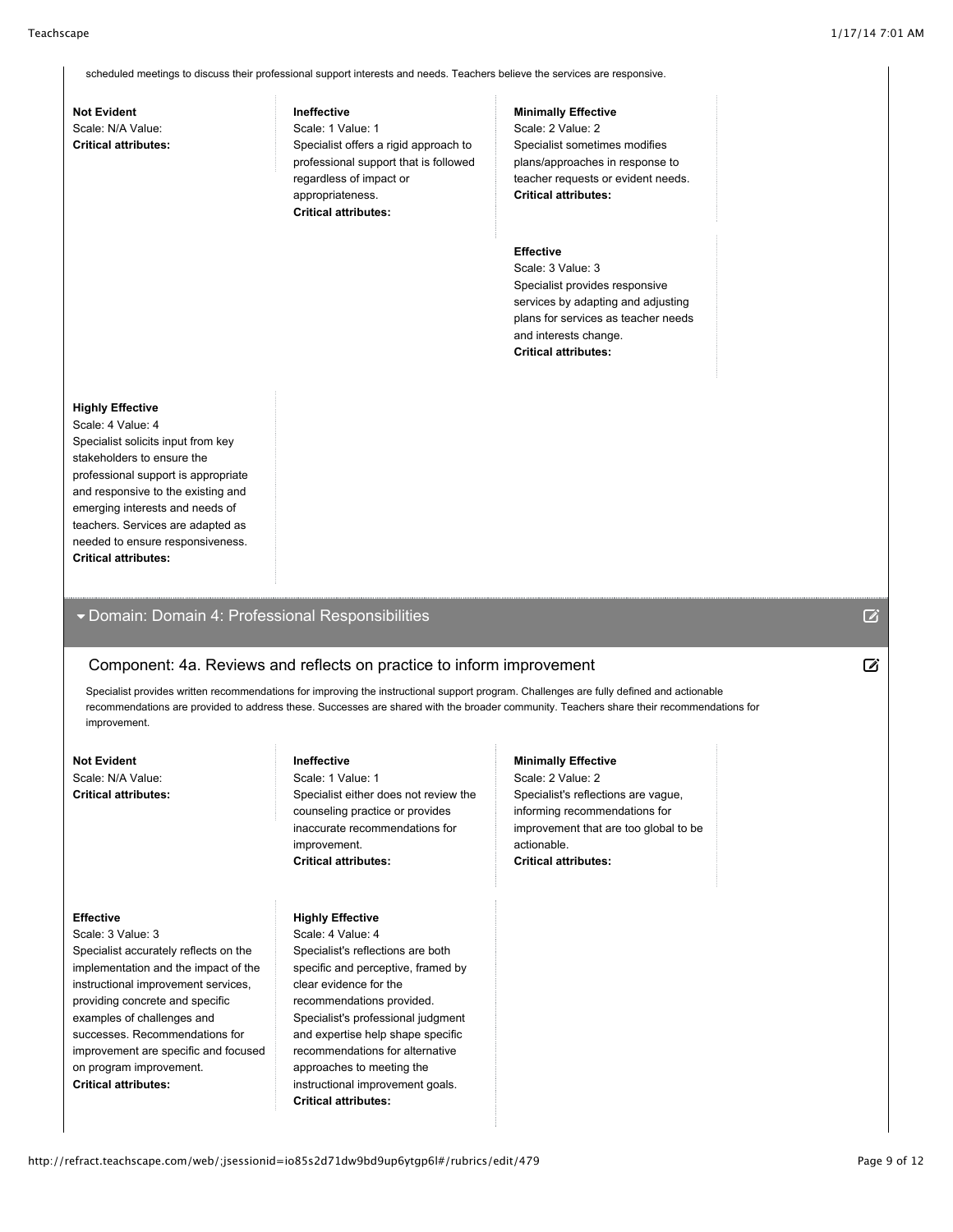# Component: 4b. Follows established procedures for developing and submitting accurate and timely records, budgets, and reports

 $\mathcal{D}$ 

Specialist follows established procedures for developing required documents. Specialist's reports are accurate. Specialist's reports are developed in a timely manner. Specialist's reports are submitted in a timely manner.

**Not Evident** Scale: N/A Value: **Critical attributes:**

### **Ineffective**

Scale: 1 Value: 1 Specialist does not follow procedures that have been established for developing and submitting required documents. Required documents are usually inaccurate and late. **Critical attributes:**

### **Minimally Effective**

Scale: 2 Value: 2 Specialist has limited success in following established procedures to prepare accurate budgets, service records, and reports. Required documents are often submitted late. **Critical attributes:**

### **Effective**

Scale: 3 Value: 3 Specialist follows established procedures to guide the development of budgets, service records, and reports. Required documents are accurate and submitted on time. **Critical attributes:**

### **Highly Effective**

Scale: 4 Value: 4 Specialist follows and informs the improvement of established procedures for developing and submitting required reports. Budgets are designed to support improvement by reflecting diagnosed needs. Required documents are accurate, submitted on time, and generally viewed as exemplars to guide the work of others. **Critical attributes:**

# Component: 4c. Coordinates improvement efforts with other Specialists

Specialists meet as a community of practitioners to share information about their work. School-based Specialists schedule common time for joint planning and discussions. Specialists align their individual work with the overarching school goals. Specialists develop a common vision of effective instruction to guide their work.

**Not Evident** Scale: N/A Value: **Critical attributes:**

# **Ineffective**

Scale: 1 Value: 1 Specialist tends to work in isolation, not coordinating improvement efforts in any way with other Specialists at the school. **Critical attributes:**

#### **Effective**

Scale: 3 Value: 3 Specialist consistently coordinates improvement efforts with other Specialists at the school, creating a single vision of effective instruction and a clear and aligned approach to leveraging this. **Critical attributes:**

# **Highly Effective**

Scale: 4 Value: 4 Specialist seeks opportunities to coordinate improvement efforts with other Specialists at the school and with other stakeholders, including external stakeholders, who can provide support for the improvement work. **Critical attributes:**

### **Minimally Effective**

Scale: 2 Value: 2 Specialist is inconsistent in coordinating improvement efforts with other Specialists at the school, inhibiting a common vision and aligned focus for the work. **Critical attributes:**

 $\mathbb Z$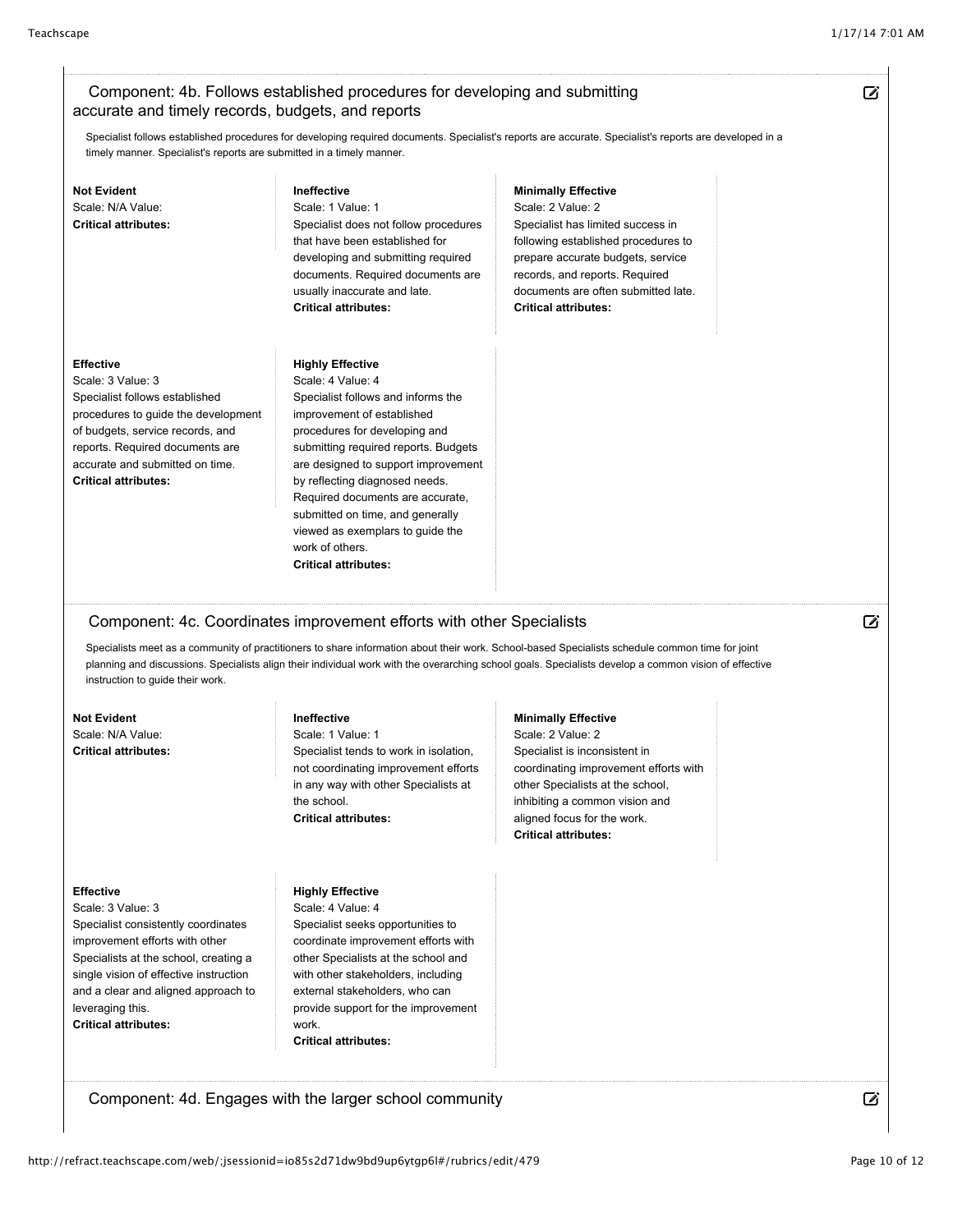$\mathcal{D}$ 

Specialist is an active participant on key committees in the school. Teachers indicate they have positive professional relationships with the Specialist. Specialist is often seen at school eventsbefore, during, or after school hours. Teachers feel their professional relationships with the Specialist are productive.

**Not Evident** Scale: N/A Value: **Critical attributes:**

#### **Ineffective**

**Highly Effective**

Scale: 1 Value: 1 Specialist does not participate in school committees, projects, and/or events. Professional relationships with peers are distant or negative. **Critical attributes:**

### **Minimally Effective**

Scale: 2 Value: 2 Specialist selectively engages with school committees, projects, and/or events, typically when asked. Relationships with colleagues are professionally courteous. **Critical attributes:**

# **Effective**

Scale: 3 Value: 3 Specialist actively participates in, supports, and contributes to school committees, projects, and/or events. Professional relationships are positive, cooperative, and productive. **Critical attributes:**

### Scale: 4 Value: 4 Specialist seeks opportunities to engage in school events, projects, and/or committees and makes significant contributions to these, often taking a leadership role. **Critical attributes:**

# Component: 4e. Enhances professional capacity through ongoing professional learning

Specialist participates in a range of professional learning to expand and enhance professional knowledge and skills. Specialist creates opportunities for informal sharing of the new professional knowledge and skills. Specialist attends local and national conferences to explore cutting-edge thinking. Specialist visits other schools to learn new approaches to instructional improvement.

### **Not Evident**

Scale: N/A Value: **Critical attributes:**

### **Ineffective**

Scale: 1 Value: 1 Specialist does not participate in professional learning. **Critical attributes:**

### **Minimally Effective**

Scale: 2 Value: 2 Specialist participates only in professional learning required by the district or state. Specialist makes limited attempts to share the professional learning with school staff. **Critical attributes:**

#### **Effective**

Scale: 3 Value: 3 Specialist seeks professional learning opportunities, including coaching, to improve professional practice. Specialist schedules opportunities to share the professional learning with colleagues. **Critical attributes:**

#### **Highly Effective**

Scale: 4 Value: 4 Specialist seeks out formal and informal professional learning, including feedback from colleagues and attendance at professional conferences. Specialist applies this learning to improve the counseling services and to increase the professional knowledge and skills of colleagues. **Critical attributes:**

Component: 4f. Demonstrates professionalism by adhering to the highest standards of integrity and confidentiality

**Not Evident Ineffective Minimally Effective**

Teachers voice their trust in the Specialist. Specialist is known to operate with a high degree of integrity. Teachers are comfortable that their discussions will be confidential. Specialist demonstrates professionalism in all aspects of the work.

 $\mathbb Z$